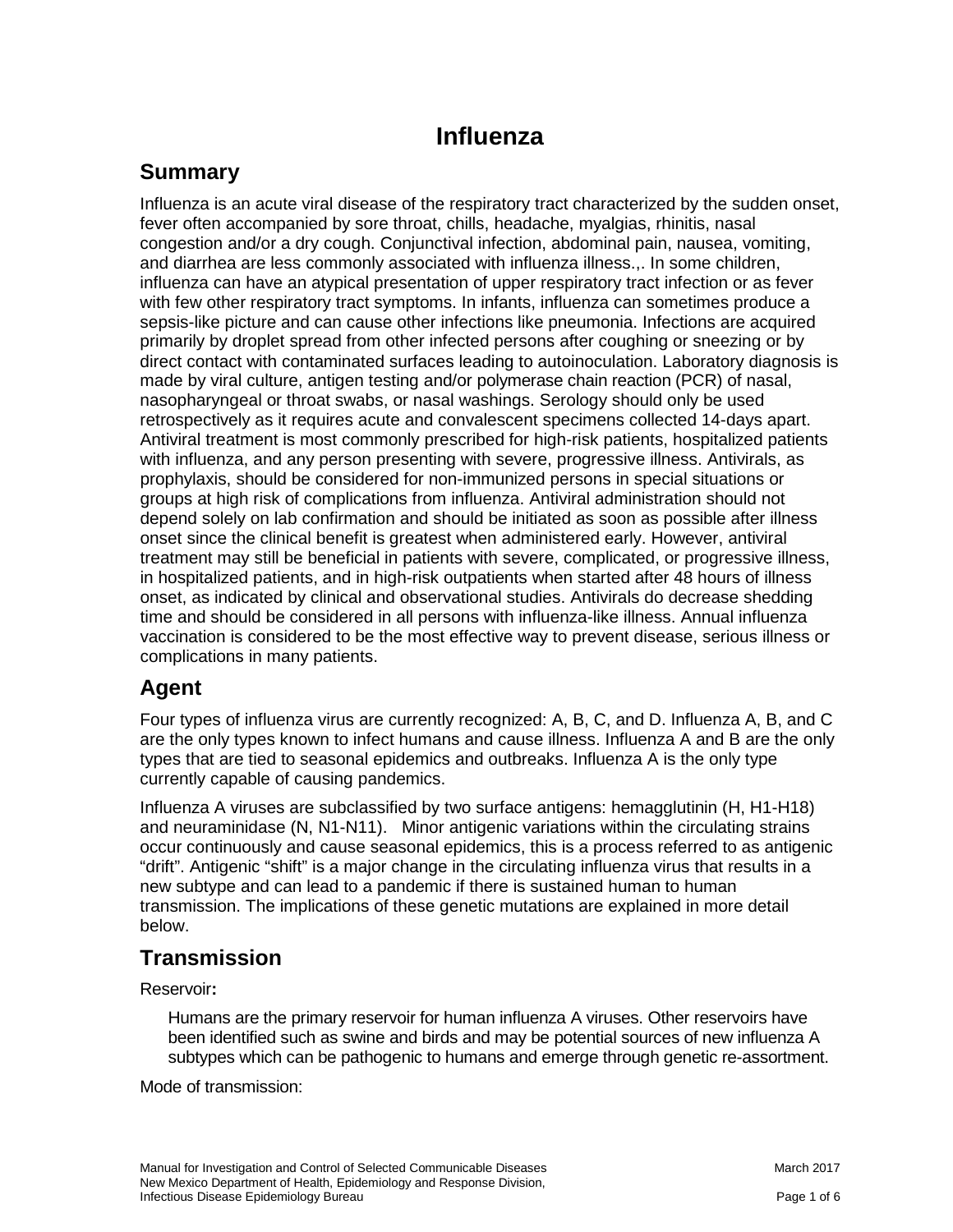Influenza viruses are primarily spread via droplets from infected persons who are coughing and/or sneezing, talking or by direct contact with virus-contaminated surfaces.

Period of communicability:

Adults can be infectious generally from one day prior to onset of symptoms and up to seven days after onset.

# **Clinical Disease**

Incubation period:

Usually 1-4 days (with a mean of two days).

Illness:

The illness is characterized by the sudden onset of fever, with any or all of the following: sore throat, headache, myalgias, coryza (inflammation of the mucus membrane in the nose), and non-productive cough. Influenza may be indistinguishable from many other upper respiratory viral illnesses and should be confirmed with laboratory tests. The clinical picture may range from the common cold, croup, bronchiolitis, or viral pneumonia, to undifferentiated acute respiratory disease. Gastrointestinal manifestations (nausea, vomiting, or diarrhea) are uncommon, but may accompany the respiratory phase, particularly in children.

### **Laboratory Diagnosis**

The diagnosis of influenza is often made on clinical grounds especially during influenza season which runs approximately from October through May. If done, testing ideally should be performed within the initial 72-hours of symptom onset.

Diagnosis can be confirmed by:

- Reverse transcriptase-polymerase chain reaction (RT-PCR) testing of nasal or throat swabs available at NMDOH Scientific Laboratory Division (SLD) and commercial labs. RT-PCR testing offers improved sensitivity and specificity and test results are available to the submitter usually within 2 to 3 business days.
- Viral culture of nasopharyngeal swab, nasal or throat washings is considered the "gold standard" testing method but turnaround time for results is usually 2-6 days.
- Immunofluorescence or direct fluorescent antibody (DFA) staining results are available within 2-4 hours and done in a lab setting. This testing method has acceptable sensitivity and specificity standards but requires specifically trained laboratory staff for interpretation.
- Rapid Influenza Diagnostic Test (RIDTs) provides more immediate results and can be done at the point of care. The sensitivity (45-90%) and specificity (60-90%) of these tests varies depending on the prevalence of influenza in the community and the specific tests used.
- Serological testing is rarely useful for patient management as two titers collected 10- 14 days apart are required.

### **Treatment**

Individual's sick with influenza should be advised to stay home and avoid contact with other people. Influenza is typically treated with rest, liquids, and antipyretic medications. Salicylates (i.e., aspirin) should be avoided because of the risk of Reye's syndrome.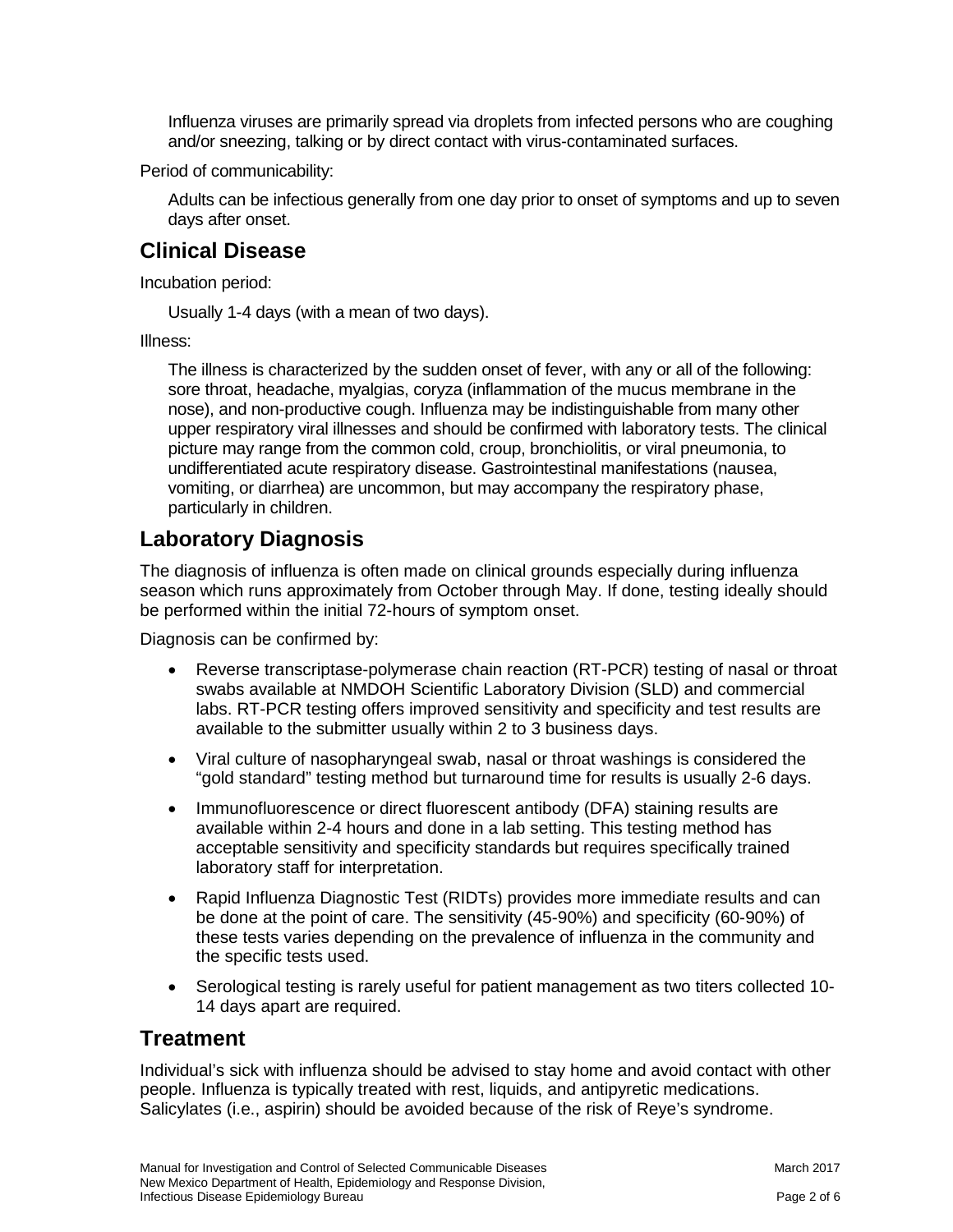Antiviral medications are usually reserved for treatment of high-risk patients (e.g., individuals with chronic cardiac, pulmonary, renal, or endocrine disorders; patients on immunosuppression; children under two years; adults >65 years old; pregnant women; persons <19 years old on chronic aspirin therapy; American Indians; persons with morbid obesity; and, residents of nursing homes and other chronic care facilities). Other situations (e.g., non-immunized exposed persons or groups at high-risk for complications) may also warrant antiviral medical use for prophylaxis.

- The neuraminidase inhibitors (zanamivir and oseltamivir) have been shown to be effective for treatment of both influenza A and B. The other class of antiviral medication for influenza is the adamantanes (amantidine and rimantidine). Current circulating influenza A and influenza B viruses are resistant to adamantanes.
- Oseltamivir is FDA-approved for treatment in persons aged two weeks of age and older.
- Zanamivir is approved for treatment in persons 7 years and older.
- Treatment started within 48 hours of onset of illness and given for 5 days reduces symptoms by one day and may reduce viral shedding.

Secondary complications such as bronchitis and pneumonia or more invasive secondary bacterial infections with respiratory tract pathogens may complicate influenza illness leading to severe disease or death, especially in high-risk populations. These secondary complications require specific antibiotic therapy as directed by the patient's health care provider.

### **Surveillance**

Case Definition:

A formal case definition has not been established for influenza. However, for surveillance purposes influenza-like illness (ILI) is defined as fever (temperature of 100°F or more [37.8°C] or more), and a cough, and/or a sore throat in the absence of a diagnosis other than influenza.

#### Reporting:

Report all 1) laboratory confirmed cases of influenza, 2) human infection with novel influenza strains confirmed by laboratory testing, and 3) pediatric influenza-related deaths 4) ILI involving large number of people in the same geographic area (outbreaks) to the Epidemiology and Response Division (ERD) at 505-827-0006.

### **Control Measures**

- 1. Case management
	- a. Isolation: Patients with influenza should be cared for at home when possible unless hospitalization is warranted. In addition to standard precautions, droplet precautions are required for persons hospitalized with influenza or an influenza-like illness for the duration of illness.
- 2. Contact management
	- a. Isolation: None required.
	- b. Prophylaxis: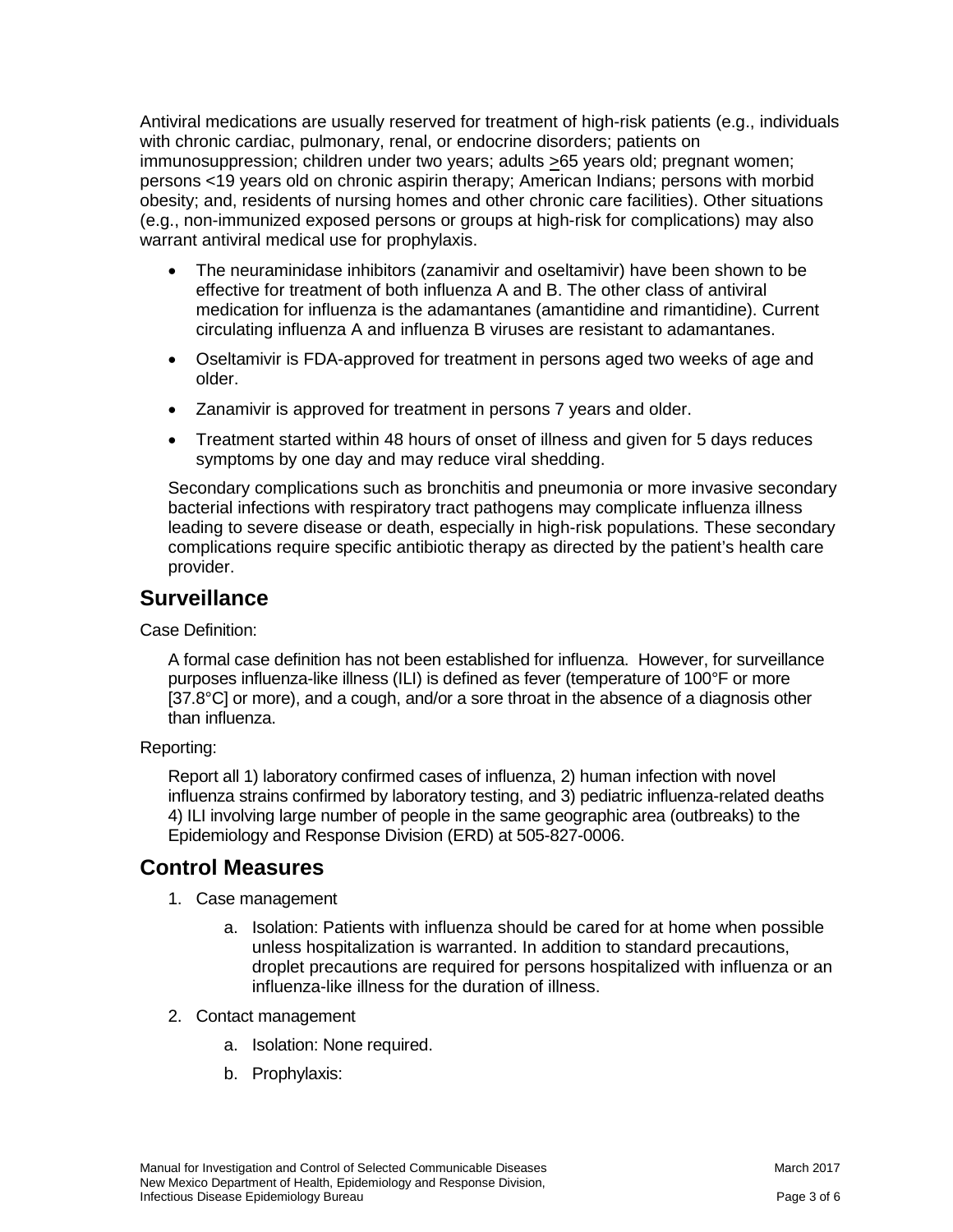- i. Antiviral medications are useful adjuncts to influenza vaccine for the prevention of influenza A or B in high-risk patients, non-immunized persons, or groups at high risk for complications, such as residents of institutions, nursing homes, or correctional facilities. The antiviral medication needs to be continued until full immunologic response to the vaccine has been achieved (i.e., two weeks), or throughout the epidemic for unimmunized or immunodeficient persons.
- c. Oseltamavir and zanamivir can be used for prophylaxis against both influenza type A and B. Oseltamavir is approved for prophylactic use in persons >1 year; zanamivir for use in persons aged >5 years.

Guidelines on the indications for, and the dosing of, antiviral therapy for treatment and chemoprophylaxis are updated periodically. Current guidelines are available at:

<http://www.cdc.gov/flu/professionals/antivirals/summary-clinicians.htm>

- 3. Prevention
- 1.1. Immunization: Routine annual administration of influenza vaccine is a universal recommendation for all persons six months of age and older. High-risk persons as well as health care personnel are especially targeted groups. Vaccination is the most beneficial means of reducing influenza burden in those who are at the greatest risk of serious complications from influenza. The vaccine is available in both inactivated trivalent and quadrivalent injection(s). Recommendations for the administration of live attenuated nasal spray vaccinations should be checked annually as 2016-2017 recommendations did not support the administration of this vaccination method due to low effectiveness. This information can be accessed here: [https://www.cdc.gov/flu/professionals/antivirals/summary-clinicians.htm.](https://www.cdc.gov/flu/professionals/antivirals/summary-clinicians.htm) Currently, there is no evidence to support the administration of a second dose of influenza vaccine to adults who have already received their annual seasonal vaccination.
- 1.2. Influenza vaccination and special populations: Fluzone High-Dose Seasonal Influenza vaccine is licensed specifically for persons ≥65 years of age; contains 4 times the amount of antigen as the regular flu shot. It is intended to give older people a better immune response following vaccination. Children 6 months through 8 years: Some children 6 months through 8 years require two doses of influenza vaccine. The first should be given as soon as the vaccine becomes available and the second at least 28 days later. Management of Influenza in Child Care Centers
- 1. All children six months of age and older and especially children who are at high risk for serious disease from influenza should be vaccinated.
- 2. If a child or staff person develops fever and chills, sore throat, headache, or muscle aches suggestive of influenza, s/he should be sent home until 24 hours after cessation of fever without use of antipyretics.

### **Management of Influenza in Long-term Care Facilities or other Institutional Settings**

Please consult with the New Mexico Department of Health epidemiologist on call (505-827- 0006) to report any cases of influenza-like illness at semi-enclosed institutional settings such as nursing homes, rehabilitation centers, or correctional institutions for assistance with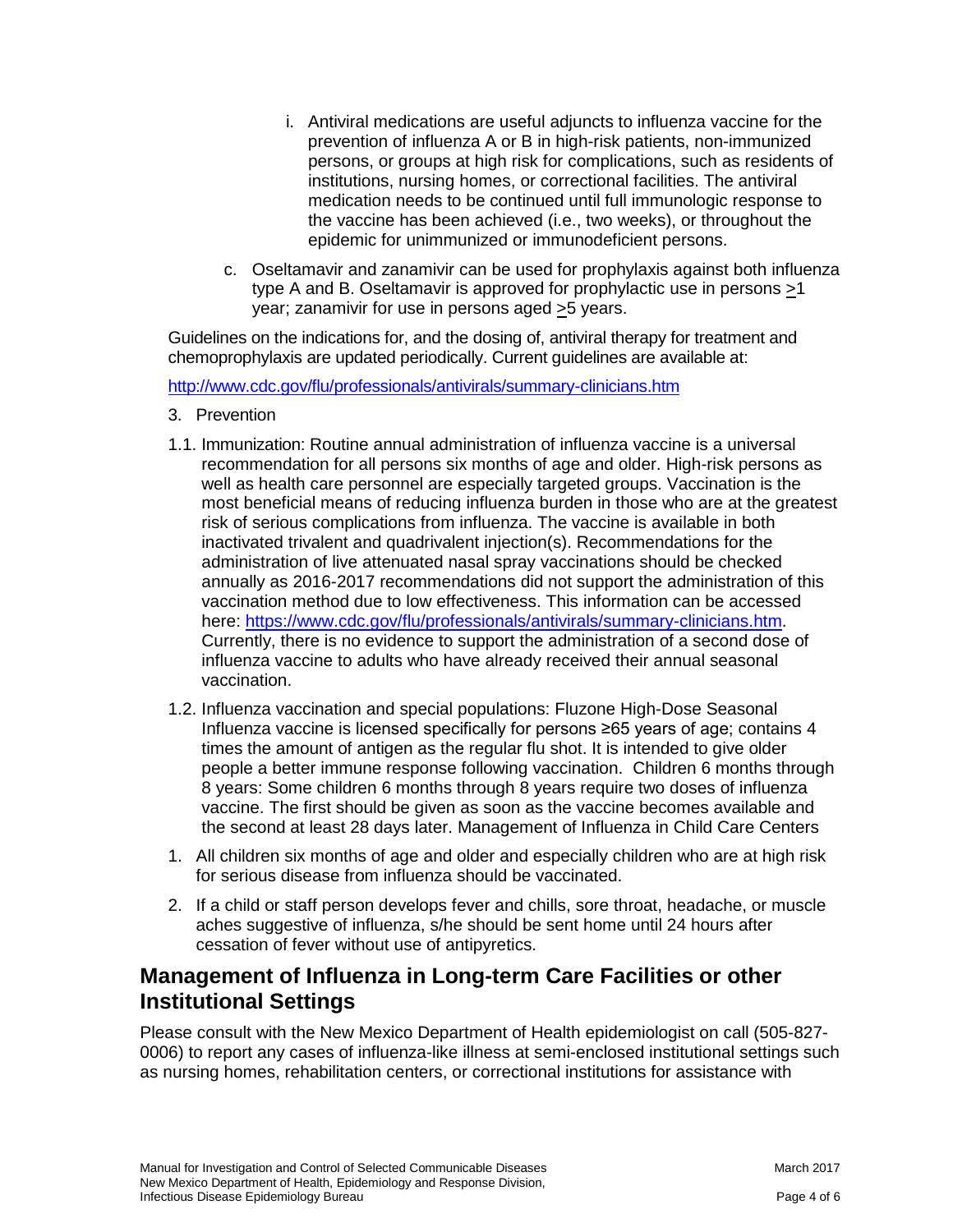testing to confirm influenza and recommendations for prevention and control of further illness.

Annually updated guidelines for the management of influenza in child care, schools, outpatient, acute care and long-term care settings can be accessed at the New Mexico Department of Health Influenza Website:<https://nmhealth.org/about/erd/ideb/isp/>

# **Pandemic Control Measures**

Influenza viruses mutate on a regular basis. Slight mutations within the same influenza B or influenza A subtypes occur almost every year resulting in "antigenic drift". These small antigenic changes are the reason the influenza vaccine needs to be reformulated and administered every year.

Periodically, major antigenic changes occur in influenza A subtypes that are referred to as "antigenic shift". The resulting new influenza A subtypes carry the potential to cause a pandemic when they demonstrate the ability to cause human illness and show efficient human-to-human transmission, in the background of little or no pre-existing immunity among the general population. These novel influenza viruses can result in global pandemics with morbidity and mortality exceeding baseline seasonal influenza levels. The most recent example was the 2009 Influenza A H1N1 pandemic that first appeared in April 2009 and caused increased morbidity and mortality worldwide throughout the 2009-2010 influenza season.

### **References**

American Academy of Pediatrics. In: Kimberlin, DW, et al eds. Red Book: 2018 Report of the Committee on Infectious Diseases. 31st ed. Itasca, IL: American Academy of Pediatrics; 2018.

Heymann, ed. Control of Communicable Diseases Manual. 20<sup>th</sup> ed. Washington, DC: American Public Health Association; 2015.

[Prevention and Control of Seasonal Influenza with Vaccines: Recommendations of the Advisory](https://www.cdc.gov/mmwr/volumes/65/rr/rr6505a1.htm?s_cid=rr6505a1_w)  Committee on Immunization Practices — [United States, 2016–17 Influenza Season. MMWR](https://www.cdc.gov/mmwr/volumes/65/rr/rr6505a1.htm?s_cid=rr6505a1_w)  [2016. August 26, 2016 / 65\(5\);1–54](https://www.cdc.gov/mmwr/volumes/65/rr/rr6505a1.htm?s_cid=rr6505a1_w) Centers for Disease Control and Prevention. Influenza Antiviral Medications: Summary for Clinicians. Updated 27 December 2018. <https://www.cdc.gov/flu/professionals/antivirals/summary-clinicians.htm> Accessed 28 December 2018.

Centers for Disease Control and Prevention. Live Attenuated Influenza Vaccine [LAIV] (The Nasal Spray Flu Vaccine). Updated 8 June 2018.

<https://www.cdc.gov/flu/professionals/antivirals/summary-clinicians.htm>Accessed 28 December 2018.